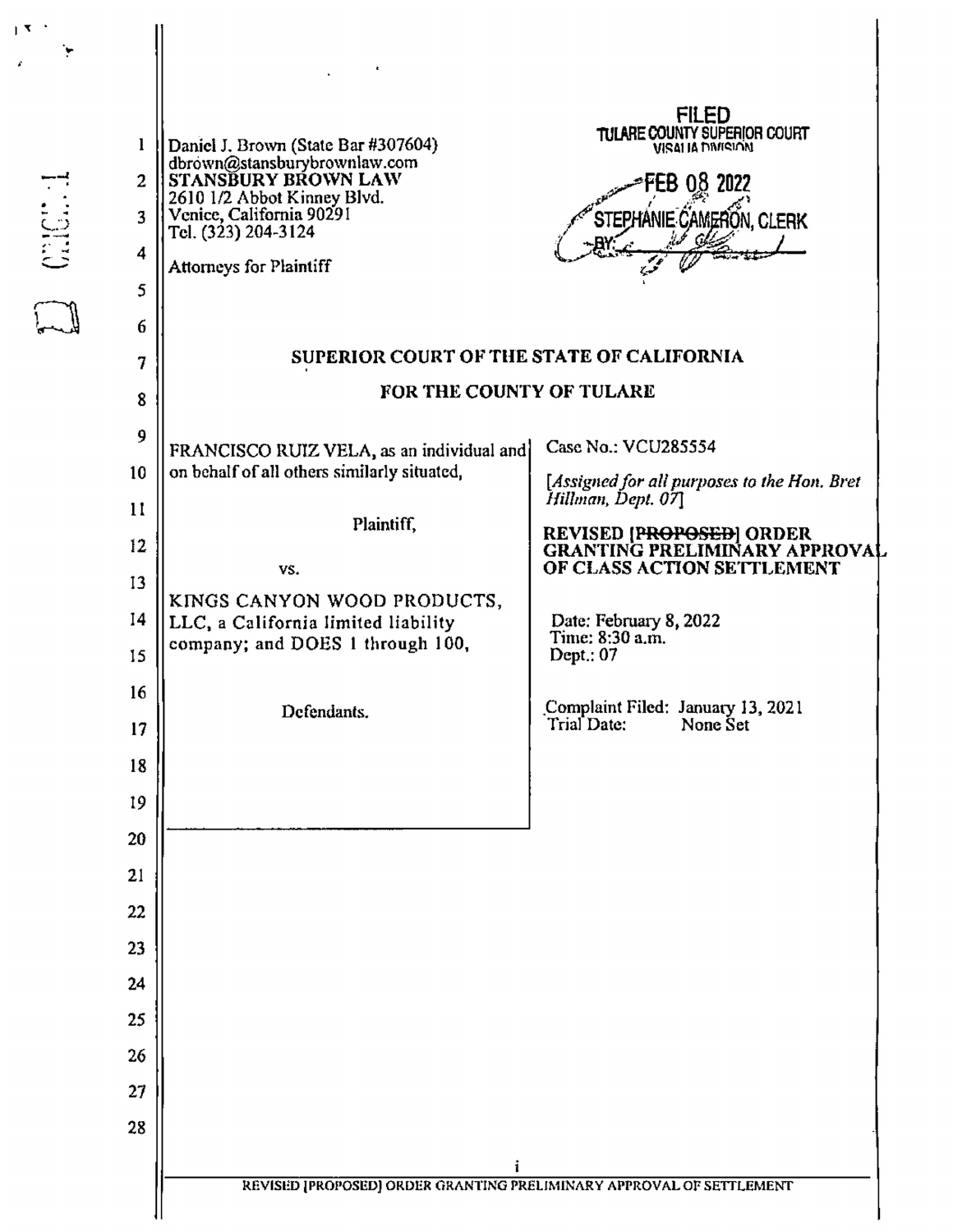| 1        | The unopposed motion of Plaintiff Francisco Ruiz Vela ("Plaintiff") for Preliminary                                                                                                                   |  |
|----------|-------------------------------------------------------------------------------------------------------------------------------------------------------------------------------------------------------|--|
| 2        | Approval of Class Action Settlement came on regularly for hearing before this Court on February                                                                                                       |  |
| 3        | 8, 2022, at 8:30 a.m. The Court, having considered the proposed Joint Stipulation of Class Action                                                                                                     |  |
| 4        | Settlement (the "Settlement"), attached as Exhibit B to the Supplemental Declaration of Daniel J.                                                                                                     |  |
| 5        | Brown filed concurrently herewith ("Brown Decl."); having considered Plaintiff's Motion for                                                                                                           |  |
| 6        | Preliminary Approval of Class Action Settlement, Memorandum of Points and Authorities in                                                                                                              |  |
| 7        | support thereof, and supporting declarations filed therewith; and good cause appearing, HEREBY                                                                                                        |  |
| 8        | ORDERS THE FOLLOWING:                                                                                                                                                                                 |  |
| 9        | 1.<br>The Court GRANTS preliminary approval of the class action settlement as set                                                                                                                     |  |
| 10       | forth in the Settlement and finds its terms to be within the range of reasonableness of a settlement                                                                                                  |  |
| 11       | that ultimately could be granted approval by the Court at a Final Fairness Hearing. For purposes                                                                                                      |  |
| 12       | of the Settlement, the Court finds that the proposed Settlement Class is ascertainable and that                                                                                                       |  |
| 13       | there is a sufficiently well-defined community of interest among the members of the Settlement                                                                                                        |  |
| 14       | Class in questions of law and fact. Therefore, for settlement purposes only, the Court grants                                                                                                         |  |
| 15       | conditional certification of the following Settlement Class:                                                                                                                                          |  |
| 16<br>17 | All individuals who worked for Defendant Kings Canyon Wood<br>Products, LLC ("Defendant") in California as non-exempt employees<br>from January 13, 2017 through July 14, 2021 ("Settlement Class" or |  |
| 18       | "Settlement Class Members").                                                                                                                                                                          |  |
| 19       | 2.<br>For purposes of the Settlement, the Court designates named Plaintiff Francisco                                                                                                                  |  |
| 20       | Ruiz Vela as Class Representative, and Daniel J. Brown of Stansbury Brown Law, as Class                                                                                                               |  |
| 21       | Counsel.                                                                                                                                                                                              |  |
| 22       | 3.<br>The Court designates Phoenix Settlement Administrators as the third-party                                                                                                                       |  |
| 23       | Settlement Administrator for mailing notices.                                                                                                                                                         |  |
| 24       | The Court approves, as to form and content, the Notice of Pendency of Class<br>4.                                                                                                                     |  |
| 25       | Action and Proposed Settlement ("Class Notice"), Request for Exclusion Form, and Objection                                                                                                            |  |
| 26       | Form attached as Exhibits B, C, and D to the Declaration of Daniel J. Brown In Support of                                                                                                             |  |
| 27       | Plaintiff's Motion for Preliminary Approval of Class Action Settlement filed on December 3,                                                                                                           |  |
| 28       | 2021.                                                                                                                                                                                                 |  |
|          |                                                                                                                                                                                                       |  |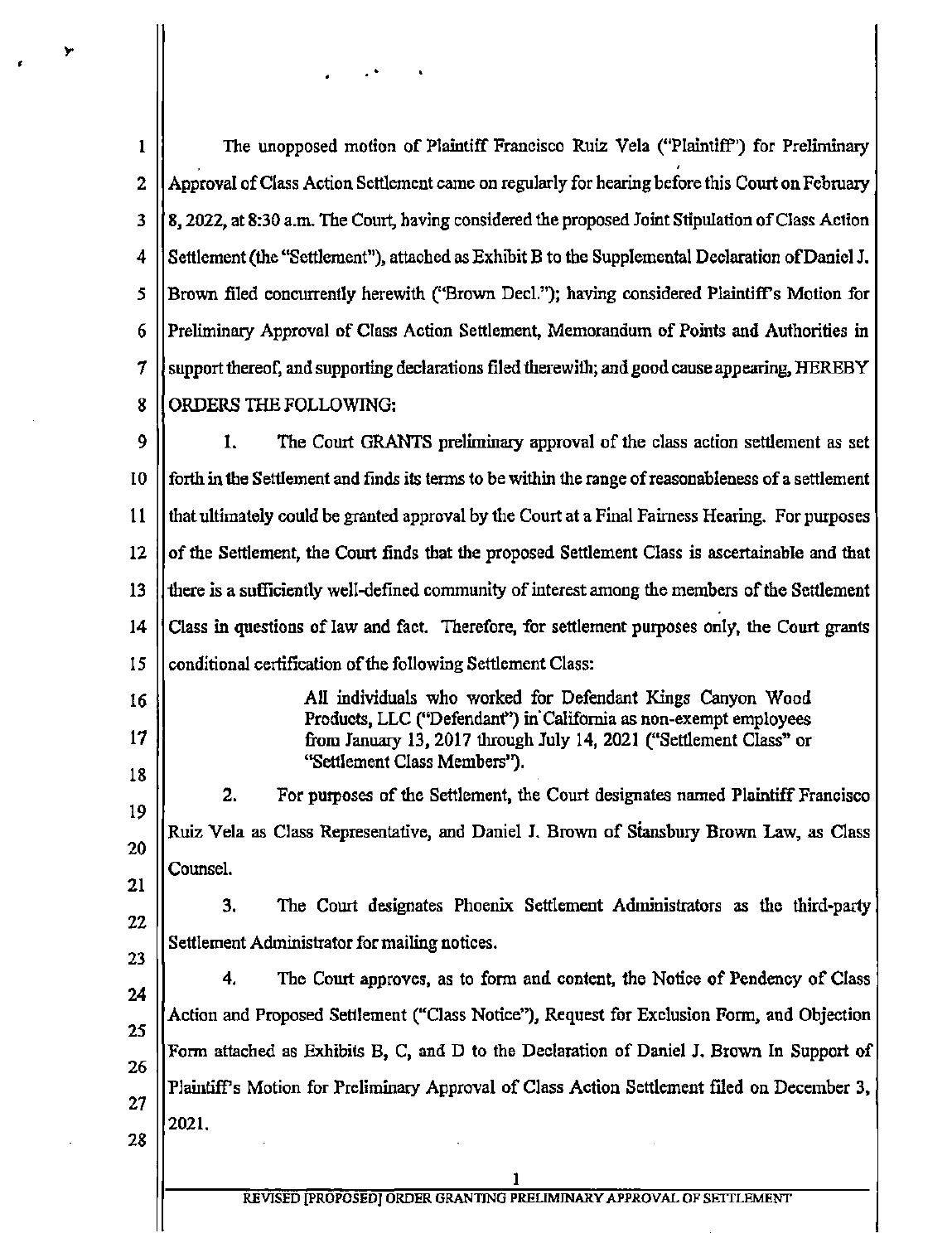1 5. The Court finds that the form of notice to the Settlement Class regarding the  $\overline{2}$ pendency of the action and of the Settlement, and the methods of giving notice to members of the 2<br>3<br>4<br>5<br>6<br>7<br>8<br>9 3 Settlement Class constitute the best notice practicable under the circumstances, and constitute 4 valid, due, and sufficient notice to all members of the Settlement Class. The form and method of 5 giving notice complies fully with the requirements of California Code of Civil Procedure section 382, California Civil Code section 1781, California Rules of Court 3.766 and 3.769, the California 6 7 and United States Constitutions, and other applicable law.

У

6. The Court further approves the procedures for Class Members to opt.out of or 8 9 object to the Settlement, as set forth in the Class Notice.

10 7. The procedures and requirements for filing objections in connection with the Final 11 Fairness Hearing are intended to ensure the efficient administration of justice and the orderly 12 presentation of any Class Member's objection to the Settlement, in accordance with the due  $13$ process rights of all Class Members,

14 8. The Court directs the Settlement Administrator to mail the Class Notice, Request 15 for Exclusion Form, and Objection Form to the members of the Settlement Class in accordance 16 with the terms of the Settlement. The Court directs the Settlement Administrator to carry out all 17 duties as required by the Settlement.

10 11 12 13 14 15 16 17 18 19 20 21 22 23 24 25 26 27 28 18 9. The Class Notice Packet shall provide at least 60 calendar days' notice for Class 19 Members to opt out of, or object to, the Settlement. Any Request for Exclusion or Objection shall 20 be submitted directly to the Settlement Administrator and not filed with the Court. Upon receipt 21 of any Requests for Exclusion or Objections, the Settlement Administrator shall forward copies 22 of all Requests for Exclusion or Objections to counsel for all Parties. The Settlement 23 Administrator shall file a declaration concurrently with the filing of the Motion for Final Approval 24 of Class Action Settlement which authenticates a copy of every Request for Exclusion and 25 Objection received by the Settlement Administrator.

26 10. The Final Fairness Hearing on the question of whether the Settlement should be 27 finally approved as fair, reasonable, and adequate is scheduled in Department 07 of this Court, 28 located at 221 S Mooney Blvd., Visalia, California 93291, on. 6/14, 2022 at 8:30 a.m.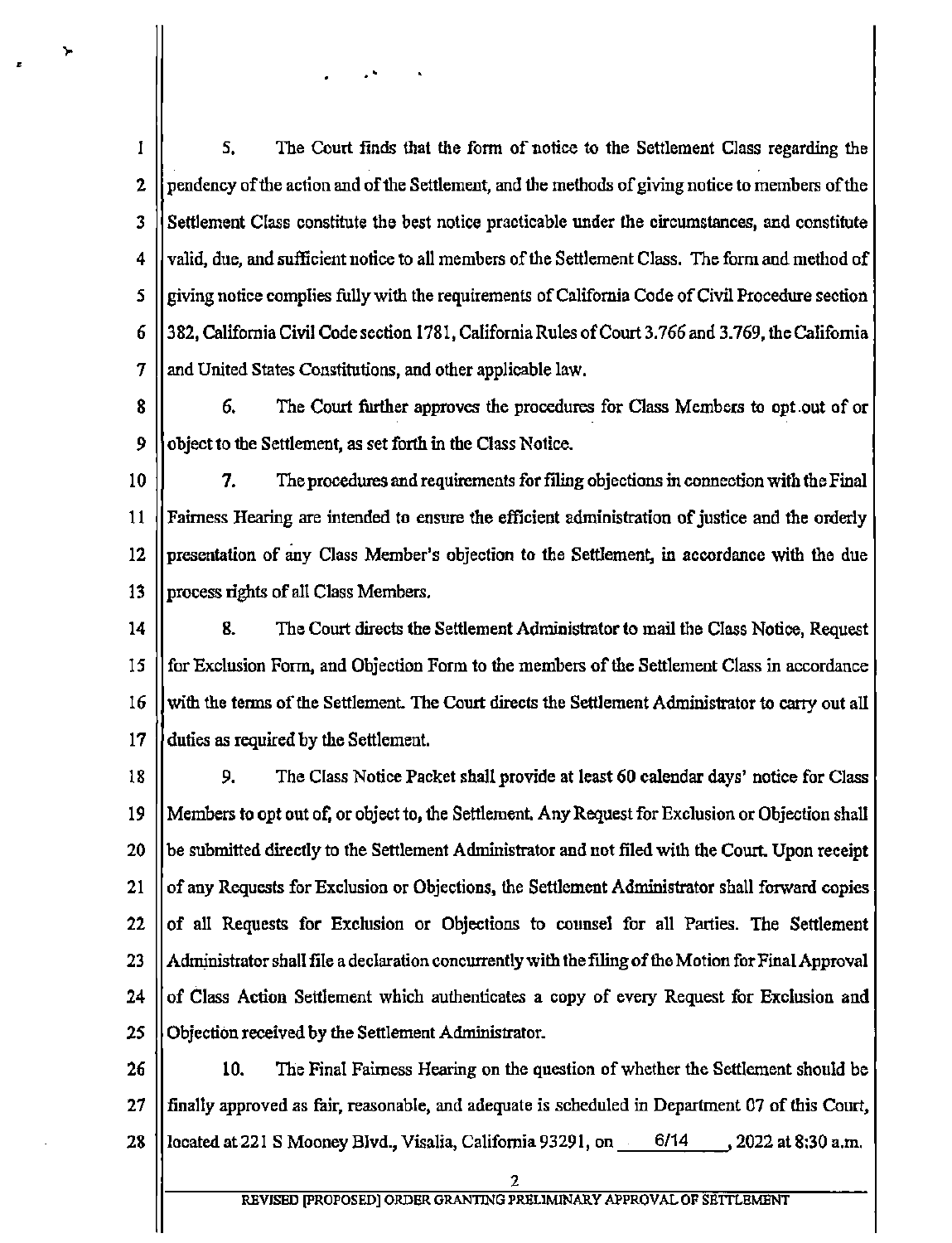| 1              | 11.<br>At the Final Fairness Hearing, the Court will consider: (a) whether the Settlement                                                                         |                   |  |  |
|----------------|-------------------------------------------------------------------------------------------------------------------------------------------------------------------|-------------------|--|--|
| $\overline{a}$ | should be finally approved as fair, reasonable, and adequate for the Settlement Class; (b) whether                                                                |                   |  |  |
| 3              | a judgment granting final approval of the Settlement should be entered; and (c) whether Plaintiff's                                                               |                   |  |  |
| 4              | application for reasonable attorneys' fees, reimbursement of litigation expenses, Enhancement                                                                     |                   |  |  |
| 5              | Payment to Plaintiff, and payment to the Labor and Workforce Development Agency ("LWDA")                                                                          |                   |  |  |
| 6              | for penalties under the Labor Code Private Attorneys General Act ("PAGA") should be granted.                                                                      |                   |  |  |
| 7<br>8         | 12.<br>Counsel for the Parties shall file memoranda, declarations, or other statements and                                                                        |                   |  |  |
| 9              | materials in support of their request for final approval of the Settlement, attorneys' fees, litigation                                                           |                   |  |  |
| 10             | expenses, Plaintiff's Enhancement Payment, settlement administration costs, and payment to the                                                                    |                   |  |  |
| 11             | LWDA for PAGA penalties prior to the Final Fairness Hearing according to the time limits set                                                                      |                   |  |  |
| 12             | by the Code of Civil Procedure and the California Rules of Court.<br>13.<br>An implementation schedule is below:                                                  |                   |  |  |
| 13             | Event                                                                                                                                                             | Date              |  |  |
| 14             | Defendant to provide Class Data to Settlement                                                                                                                     |                   |  |  |
| 15             | Administrator no later than [15 days after preliminary<br>approval]:                                                                                              | February 23, 2022 |  |  |
| 16             | Settlement Administrator to mail Class Notice, Request for<br>Exclusion and Objection Form to Class Members no later<br>than [7 days after receiving class data]: | March 2, 2022     |  |  |
| 17<br>18       | Deadline for Settlement Class members to request<br>exclusion from, or object to, the Settlement [60 days after<br>mailing]:                                      | April 30, 2022    |  |  |
| 19             | Deadline for Plaintiff to file Motion for Final Approval of<br><b>Class Action Settlement:</b>                                                                    | May 10, 2022      |  |  |
| 20             | <b>Final Fairness Hearing:</b>                                                                                                                                    | June 14, 2022     |  |  |
| 21             | Pending the Final Fairness Hearing, all proceedings in this action, other than<br>14.                                                                             |                   |  |  |
| 22             | proceedings necessary to carry out or enforce the terms and conditions of the Settlement and this                                                                 |                   |  |  |
| 23             | Order, are stayed.                                                                                                                                                |                   |  |  |
| 24<br>25       | Counsel for the Parties are hereby authorized to utilize all reasonable procedures<br>15.                                                                         |                   |  |  |
| 26             | in connection with the administration of the Settlement which are not materially inconsistent with                                                                |                   |  |  |
| 27             | either this Order or the terms of the Settlement.                                                                                                                 |                   |  |  |
| 28             | IT IS SO ORDERED.                                                                                                                                                 |                   |  |  |
|                | 3                                                                                                                                                                 |                   |  |  |
|                | REVISED PROPOSEDJ ORDER GRANTING PRELIMINARY APPROVAL OF SETTLEMENT                                                                                               |                   |  |  |

 $\hat{\mathcal{A}}$